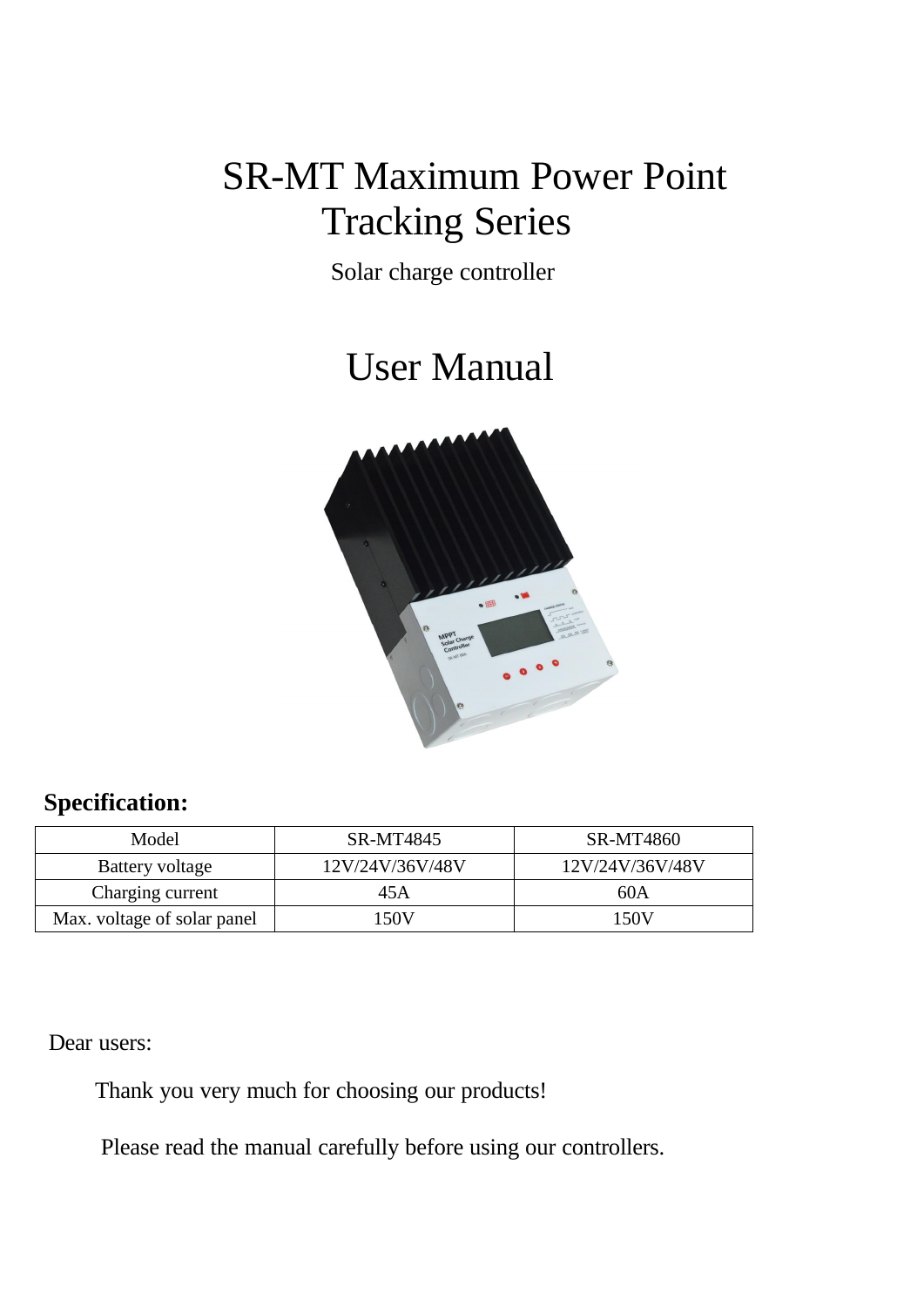#### Ⅰ**. Safety Attention:**

The input voltage is high, so please read the instruction before operation and please do not operate the controller before training.

- 1. Warning: The symbol means the operation is dangerous; please surely get safety prepared before operations.
- Attention: The symbol means the operation is destructiveness.  $\frac{1}{2}$ . Reminder: The symbol means the suggestions and hints to the operator.

#### Ⅱ**. Features:**

1. Can be used in all kinds of bad environment with Aluminum frame.

2. Double crest or multi crest tracing technique design, when the solar panel is under shadow or part of the solar panel is damaged, multi crest will turn up in I-V curve, and the controller can still trace the Max. Power Point.

3. Built-in maximum power point tracking algorithm which could promote energy utilization efficiency of pv system. The charging efficiency is 15%~20% higher than PWM mode.

4. Adopting sorts of tracking algorithm to track the best working point of I-V curve promptly and accurately, the MPPT efficiency could reach to 99.9%

5. The use of advanced digital power technology, circuit energy conversion efficiency is as high as 98%

6. Four stage charging order mode: MPPT-equalizing charging-boost charging-float charging.

7. With current-limiting charging mode, when the power of solar panel is over-sized and charging current exceeds the rated current, the controller will lower the charging power, which enables the system to work under the rated charging current.

8. It can communicate with PC by communication wires and cables, read or set controller's running parameters and monitor the system operation status.

9. The controller can realize networking operation by the link with telecommunication cable.

10. Have the fault code indication; it helps users confirm the system fault

11. 12V/24V/36V/48V auto identified.

12. Support data storage, the storage span can reach 5 years.

13. It can connect with LCD screen monitoring and the controller parameters are amendable.

14. Built-in temperature sensor, when the temperature exceeds the set value, the charging current will lower down followed by the decrease of temperature, so as to control the controller's temperature rise.

15. With temperature compensation function to adjust the charge and discharge parameters automatically, which can improve battery service life.

16. Various system protection functions. Including over-charge, over-discharge, over-load, over-heat, the battery reverses connection protection and so on.

17. TVS lighting protection.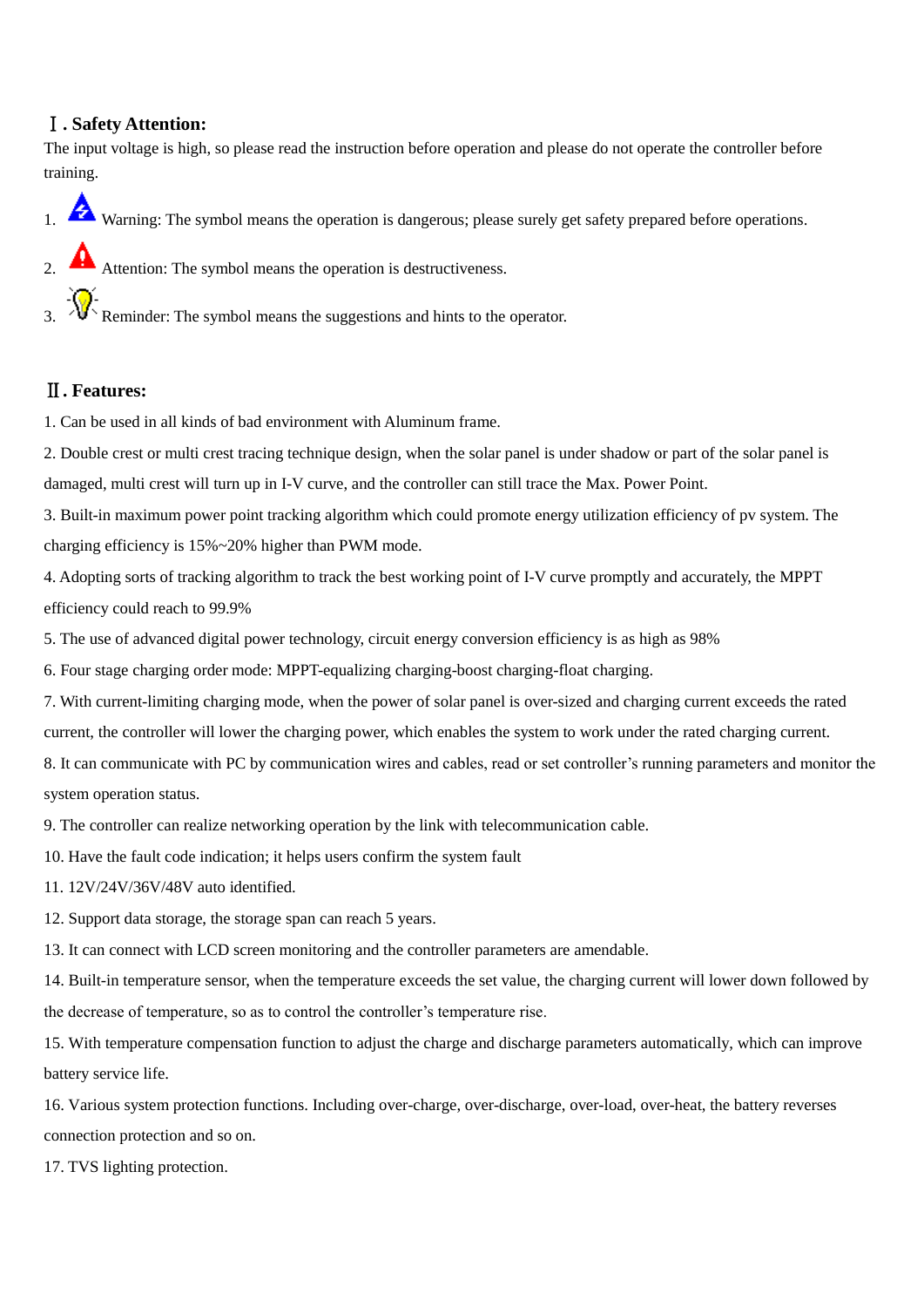#### Ⅲ**.Charging introduction.**

The full name of the MPPT is maximum power point tracking. It is an advanced charging way which could detect the real-time power of the solar panel and the maximum point of the I-V curve that make the highest battery charging efficiency. Contrast with the traditional PWM controller, MPPT controller could play a maximum power of the solar panel so that a larger charging current could be supplied. Generally speaking, the MPPT controller's energy utilization efficiency is 15%~20% higher than PWM controller.

The voltage of the solar panel is about 12V when General controller is charging while the highest voltage of the solar panel is about 17V, so it doesn't play the largest power of the solar panel. MPPT controller overcome this problem by adjusting the input current and voltage constantly to realize the largest input power.

Meanwhile, the maximum power point will change due to the surrounding temperature and sunshine condition. MPPT controller will adjust the parameter constantly according to different conditions to make the system working in the largest power point.



MPPT controller will adjust the parameters constantly according to different conditions to make the system working in the largest power point.



As a charging stage, MPPT charging can't work alone, it should combine with boost charging, float charging and equalizing charging. When the controller works, it will identify the battery voltage, if the voltage exceeds  $13.2(\times2/24V)$  V, it will enter float charging directly without equalizing charging or boost charging. If the battery charging voltage is lower than 13.2V ( $\approx$  /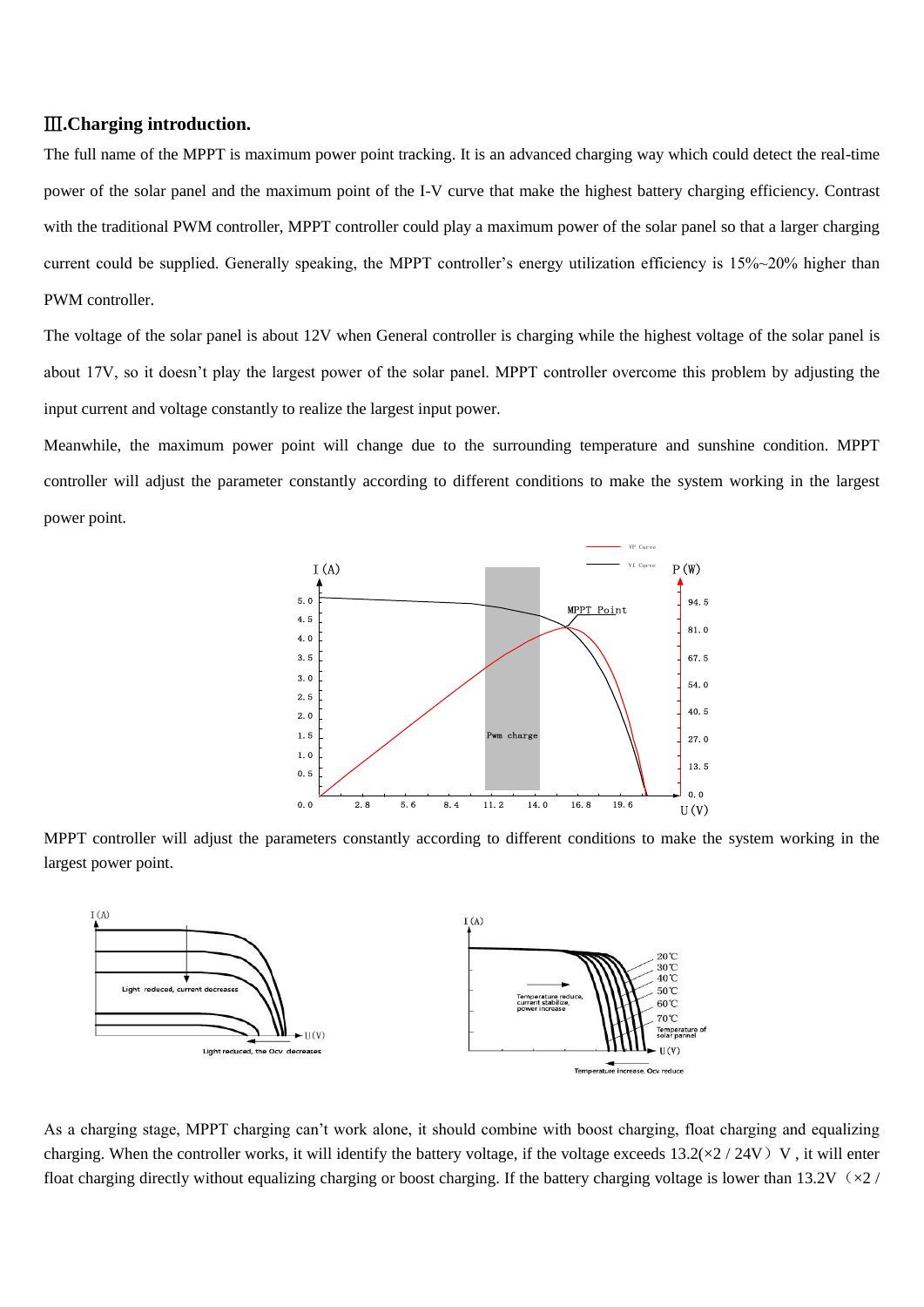24V), the charging process is: MPPT(equalizing charging)—boost charging—float charging, the equalizing charging time is 1h, boost charging time is 2h, equalizing charging interval is 30 days, the charging curve is as follows:<br>  $\frac{\text{Battery voltage}(\text{ful})}{\text{Battery voltage}(\text{full})}$ 



### Ⅴ**.Connection.**

1. For one machine operation:



2. For parallel operation: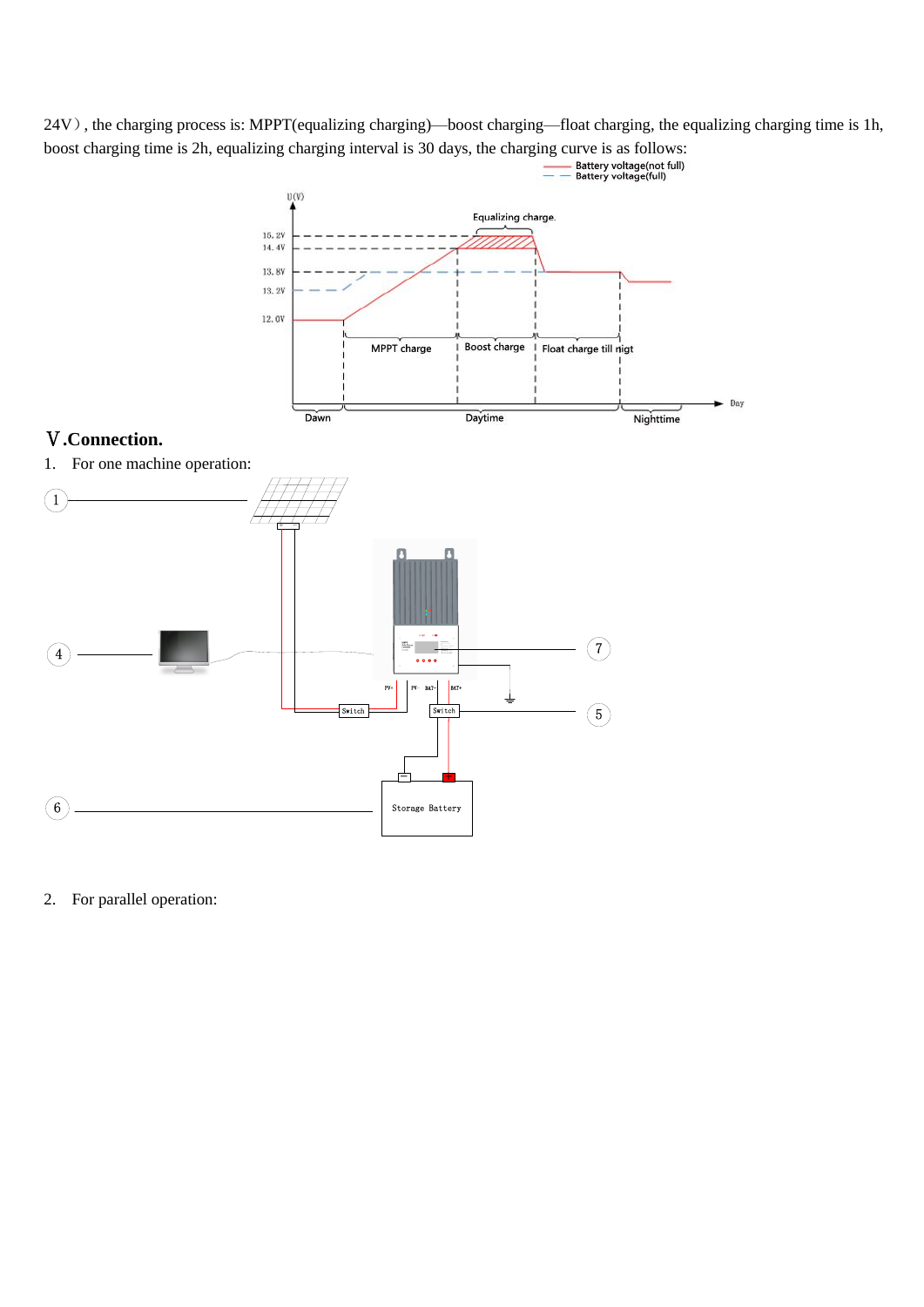

#### **1---Solar panel.**

The power for battery charging.

#### **2---Controller.**

Central nervous of the system which controls the overall system.

#### **3---RS485 Telecommunication cable.**

Communication line of the controller which is necessary for parallel operation.

#### **4---PC.**

It can realize info exchange with the controller by RS232 and can monitor the system timely.

#### **5---Open space.**

It can insure the safety of operators.(the switching element is optional).

#### **6---Battery.**

A battery pack which compose of battery in series or in parallel.

#### **7---LCD display.**

The LCD can display the system status, parameters, records and the set value. (a LCD or a PC can realize the operation).

#### Ⅳ**. Panel introduction.**



#### **1. Fix the hooks.**

Used for the installation of the controller.

#### **2. Charging indication.**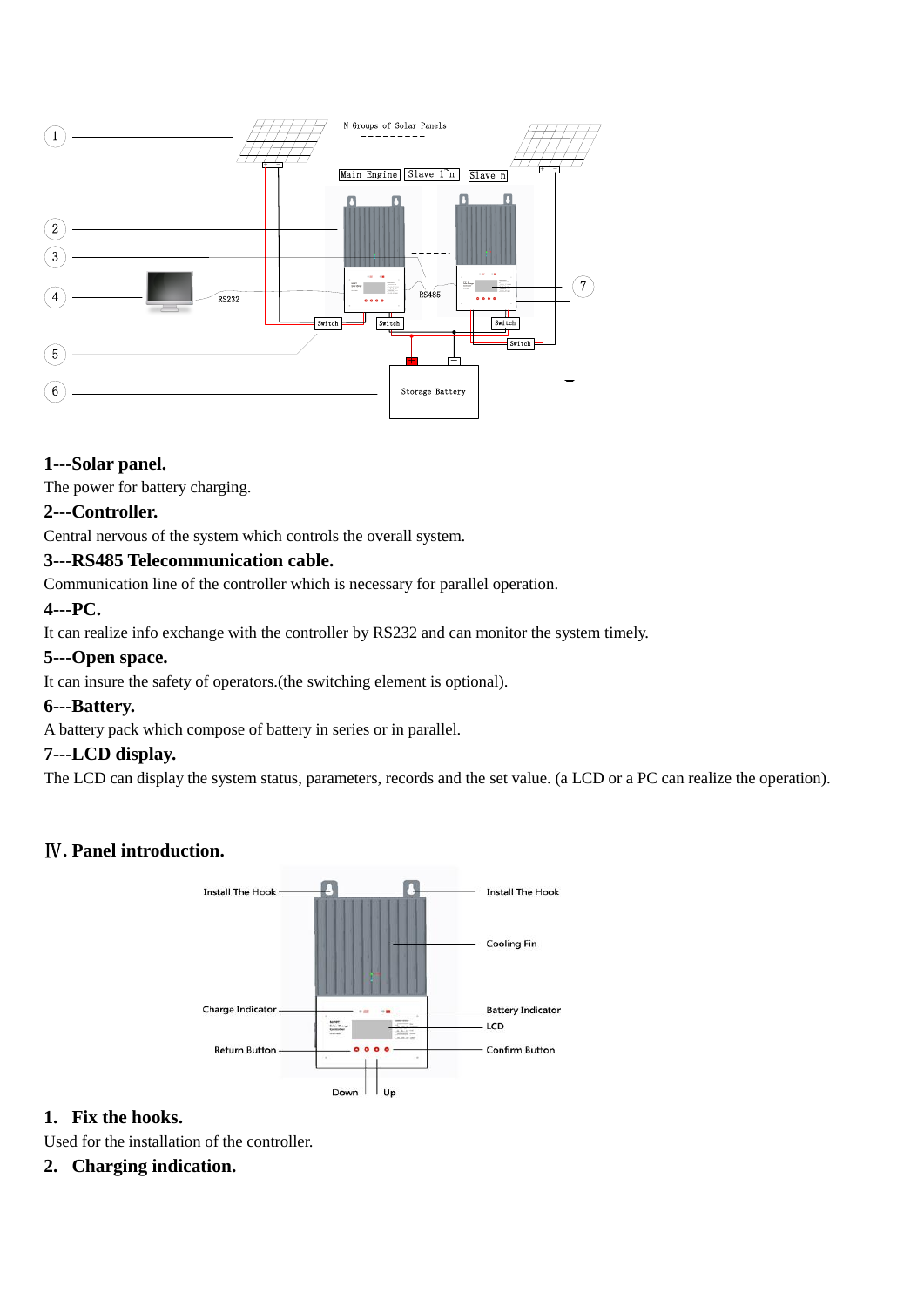#### **CHARGE STATUS**



| <b>Serial number</b> | <b>Status</b>                                     | <b>Charging stage</b>     |  |
|----------------------|---------------------------------------------------|---------------------------|--|
| 1                    | Normally on.                                      | Charging at Max. Power.   |  |
|                      |                                                   |                           |  |
| $\overline{2}$       | Slow flash.                                       |                           |  |
|                      | (light for 1s, off for 1s, the cycle is $2s$ )    | Boost charging.           |  |
| 3                    | Single flash.                                     |                           |  |
|                      | (light for 0.1s, off for 1.9s, the cycle is       |                           |  |
|                      | 2s)                                               | Float charging.           |  |
|                      |                                                   |                           |  |
| $\overline{4}$       | Fast flash.                                       |                           |  |
|                      | (light for $0.1s$ , off for $0.1s$ , the cycle is | Equalizing charge.        |  |
|                      | 0.2s)                                             |                           |  |
| 5                    | Double flash.                                     |                           |  |
|                      | (light for 0.1s, off for 0.1s, reopen for         | Current limited charging. |  |
|                      | 0.1s, reclose for 1.7s, the cycle is $2s$ )       |                           |  |
| 6                    | Off                                               | Night                     |  |
|                      |                                                   |                           |  |

#### **3. Battery indication.**

| <b>Indication</b>                                    | <b>Battery status</b>  |  |
|------------------------------------------------------|------------------------|--|
| Normally on                                          | The voltage is normal. |  |
| Slow flash                                           |                        |  |
| (light for 1s, off for 1s, the span is $2s$ )        | It is over discharge.  |  |
| Fast flash.                                          |                        |  |
| (light for 0.1s, off for 0.1s, the cycle is $0.2s$ ) | It is over voltage.    |  |

#### **4. Cooling fin.**

Provide heat dissipation for the controller.

#### **5. LCD display and keys operation.**

The display section have two-stage menu, there are main menu and side menu, the main manu has three items, each item has its side menu, the second side menu is parameter setting menu, the others are parameter viewing menu. It has 4 independent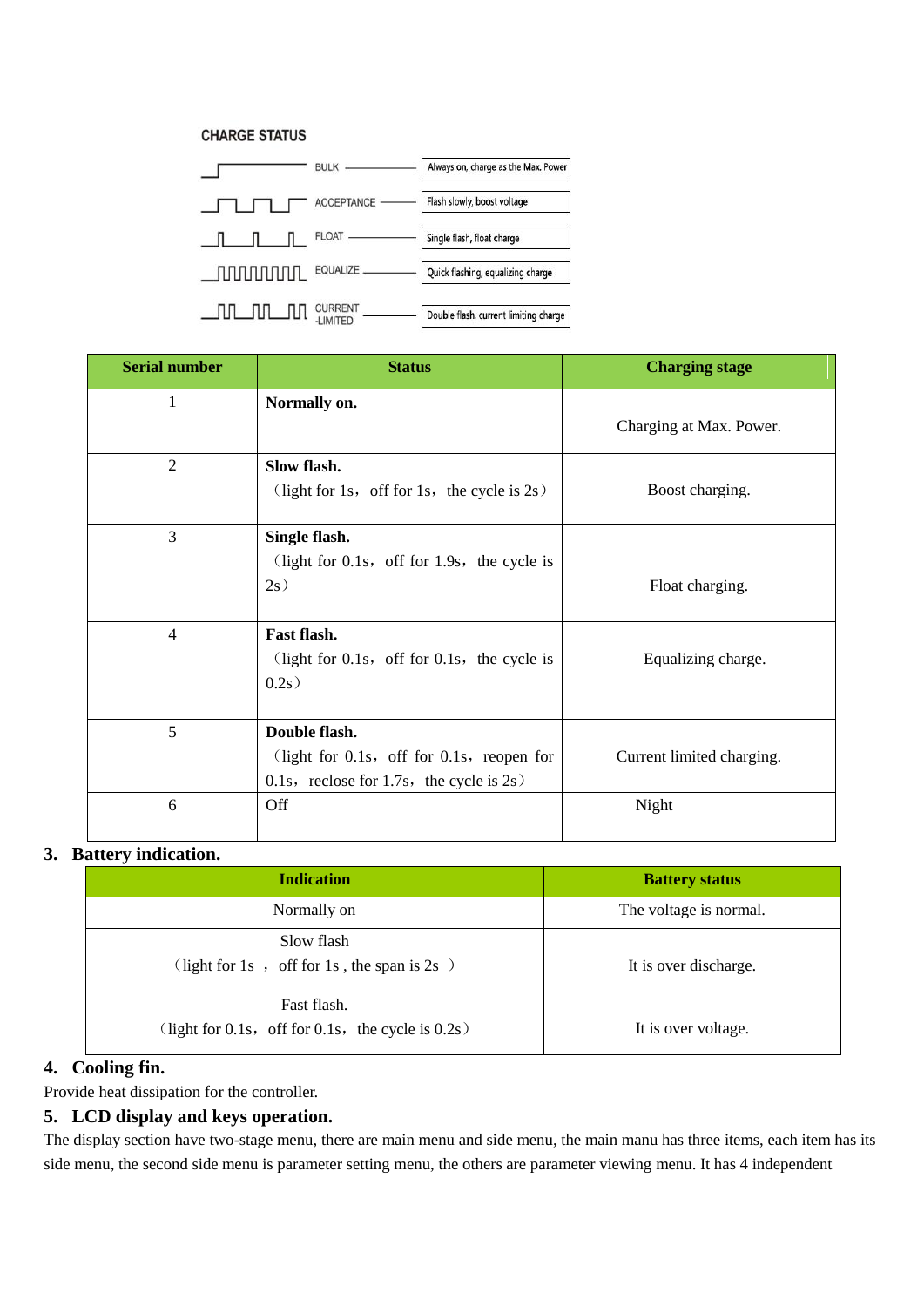function keys, from left to right is: "<br>  $\bullet$  "  $\bullet$  "  $\bullet$  "  $\bullet$  "  $\bullet$ " "key, the function of "  $\bullet$ " "key, is to return to previous menu or return to last status, the function of " " " "key, is to select or set parameters, the function of " "key is to enter

into next menu, or enter into parameter setting or confirm the parameters(More details please check SR-RM-2 parts specification).

#### **A. Homepage menu comparison table**

| Menu table-1  |                      |                             |  |
|---------------|----------------------|-----------------------------|--|
| Serial number | Name                 | LCD display content         |  |
|               | System status        | <b>System Data</b>          |  |
|               | System configuration | <b>System Configuration</b> |  |
|               | Product info         | Product Info                |  |

 $\frac{1}{\sqrt{2}}$  System Data" is the menu to examine the system status, the detail displaying status items, please check' menu table-11'; "System Configuration "is the menu to set system running parameters, the detail parameters, please check' menu table-12', "Product Info "is the menu to examine equipment info, the detail info, please check' menu table-13'.

#### **B. System submenu comparison table.**

| Serial<br>number | name                     | <b>LCD</b> display | Parameter<br>sample |
|------------------|--------------------------|--------------------|---------------------|
| 1                | charging stage           | Chg-stag:          | <b>IDLE</b>         |
| $\overline{2}$   | battery voltage          | U-bat:             | 55.5V               |
| 3                | solar panel voltage      | U-pv:              | 100.5v              |
| $\overline{4}$   | charging current         | I-chg:             | 30.9A               |
| 5                | load status              | Load:              | <b>ON</b>           |
| 6                | discharging current      | I-load:            | 0.0A                |
| $\overline{7}$   | battery capacity(SoC)    | Soc:               | 100%                |
| 8                | temperature              | Temp:              | $25^{\circ}$ C      |
| 9                | charging power           | P-chg:             | 900W                |
| 10               | discharging power        | P-load:            | 1.25kw              |
| 11               | the max voltage          | Vmax:              | 60.9V               |
| 12               | the min voltage          | Vmin:              | 52.8V               |
| 13               | charging capacity(AH)    | C-chg:             | 999AH               |
| 14               | discharging capacity(AH) | C-load:            | 0AH                 |
| 15               | charging capacity(WH)    | E-chg:             | 999WH               |
| 16               | discharging capacity(WH) | E-load:            | 0WH                 |
| 17               | running days             | Rundays:           | 100D                |
| 18               | over-discharge times     | LVD-CNT:           | 10                  |
| 19               | full charge times        | FUL-CNT:           | 100                 |
| 20               | fault code               | Fault:             | $\mathbf{1}$        |

The submenu of the system can check the current running parameters such as battery voltage, charge-discharge current, and fault code and so on; it does good to system maintenance.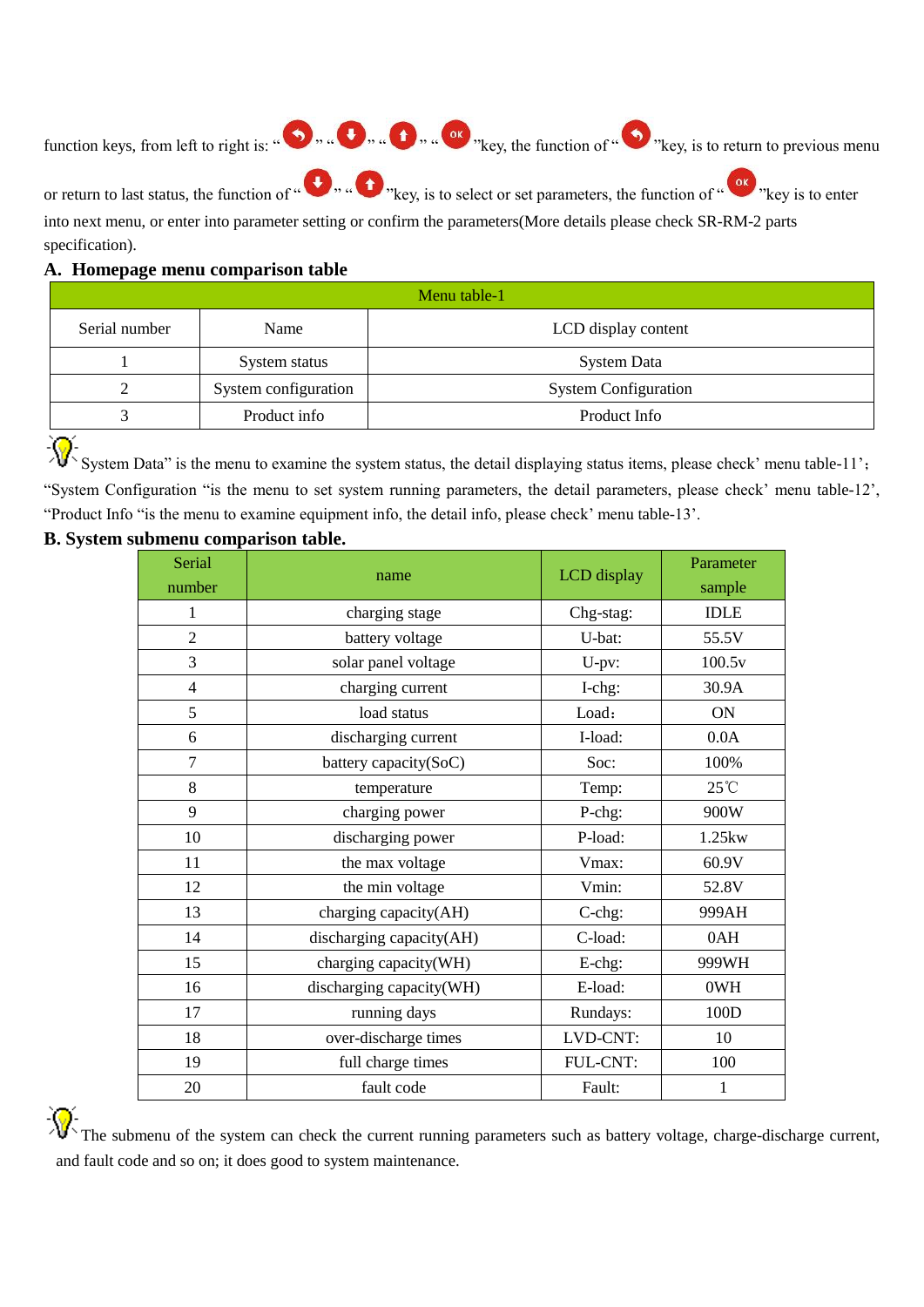| Serial<br>number                           | Name                       | LCD display   | Parameter range    |
|--------------------------------------------|----------------------------|---------------|--------------------|
| 1                                          | over voltage discharge     | OVD:          | $16.0 \sim 17.0 V$ |
| 2                                          | charging limited voltage   | CLV:          | $15.5 \sim 16.0 V$ |
| 3                                          | equalizing charge voltage  | ECV:          | $15.0 \sim 15.5 V$ |
| $\overline{4}$                             | boost charge voltage       | BCV:          | $14.0 \sim 15.0 V$ |
| 5                                          | float charge voltage       | FCV:          | $13.2 \sim 14.0 V$ |
| 6                                          | boost return voltage       | <b>BCV-R:</b> | $12.3 \sim 13.5 V$ |
| 7                                          | low voltage reconnect      | LVR:          | $12.0 \sim 13.0 V$ |
| 8                                          | under voltage warning      | UVW:          | $11.3 \sim 12.5V$  |
| 9                                          | low voltage disconnect     | LDV:          | $9.8 \sim 11.8 V$  |
| 10                                         | equalizing charge duration | EQV-T:        | $1 \sim 3H$        |
| 11                                         | boost charge<br>duration   | BST-T:        | $1 \sim 3H$        |
| 12                                         | equaling charge interval   | EQV-Inv:      | $3 \sim 30D$       |
| 13<br>temperature compensation coefficient |                            | TEMP-Com:     | 3 <sub>5</sub>     |
| 14                                         | load mode                  | L-Mode:       | $0 - 17$           |
| 15                                         | light control voltage      | L-CON-V:      | $5 \sim 11V$       |
| 16                                         | controller address         | Address:      | $1^{\sim}99$       |

#### **C. System configuration submenu comparison table**

遼

The configurable items and configuring range of system configuration submenu are as the above table, please operate cautiously, when setting the parameters to insure the proper operation of the system.

#### **D. Product info submenu comparison table**

| Serial<br>number | name                    | Item    | Parameter<br>sample |
|------------------|-------------------------|---------|---------------------|
|                  | model                   | Model:  | SR-MPPT45           |
|                  | hardware version number | HW-ver: | 01.01.01            |
|                  | software version number | SW-ver: | 01.01.01            |
|                  | series number           | Serial: | 9999999             |

涿

Product info submenu, which displays the model, hardware version, software version and serial number.

#### Ⅵ**.Instructions.**

- 1. The controller will identify the battery voltage automatically. Please connect the battery first and ensure the connection is reliable.
- 2. MPPT controller is designed according to solar panel's I-V curve, so when the controller connect the general constant voltage DC source, the controller may not work.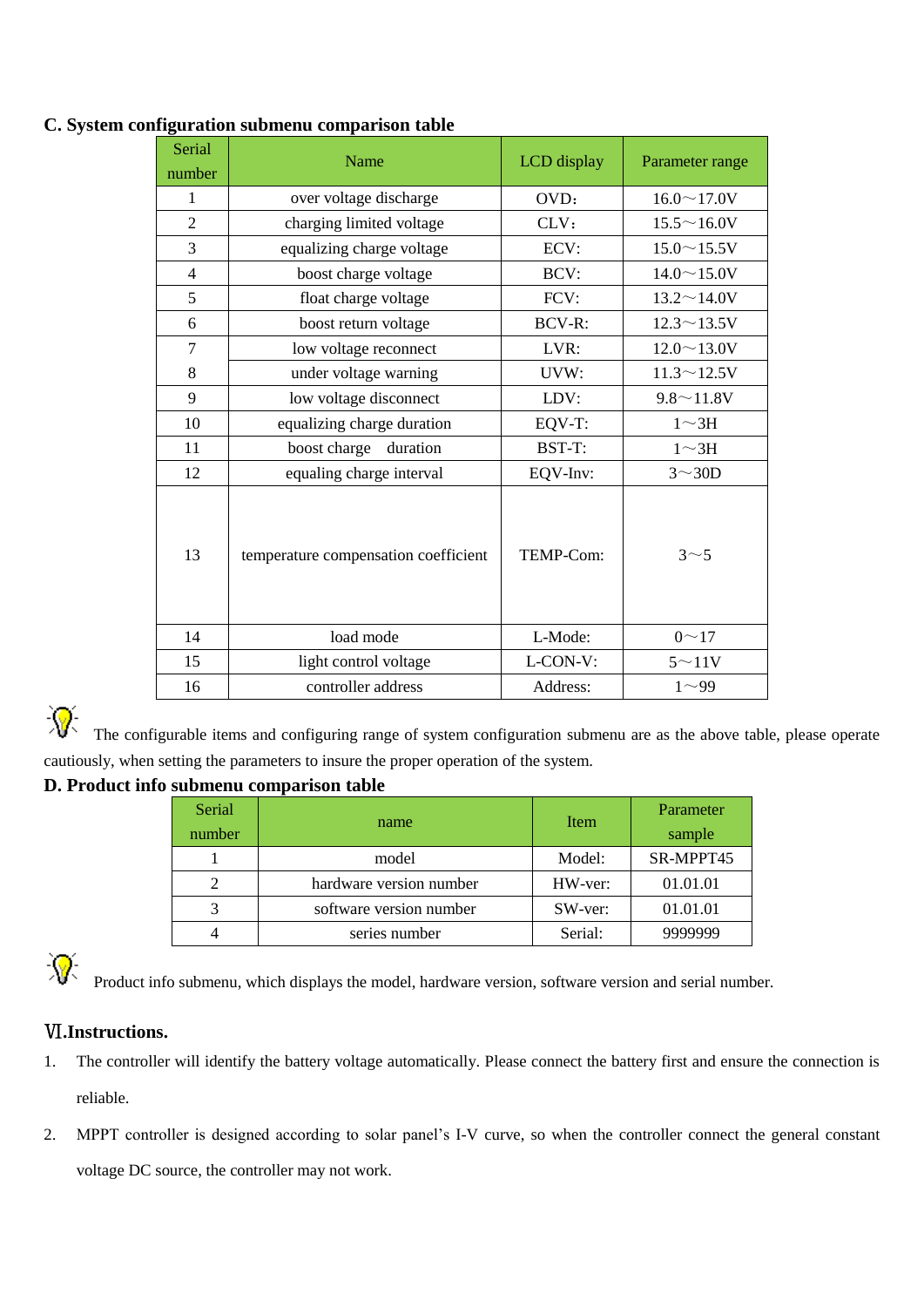- 3. Advice is installed in the ventilated and heat dissipated environment due to the controller will fever during operation.
- 4. The controller will detect the surrounding temperature to compensate the battery charging voltage so ensure the controller and battery is in the same environment.
- 5. Choosing the proper cable with enough capacity to avoid redundant power loss in the circuit. Too much circuit loss may lead to wrong judgment.
- 6. Full charge is very important for the battery. The battery should be full charged at least once a month or the battery will suffer permanent damage. The battery can be full charged only when the input power of the battery is more than power consumption of the load.
- 7. Please do not dip the controller into the corrosive liquid or the controller will be damaged and release harmful gas.
- 8. The solar panel's terminal voltage may exceed human safety voltage when connect 24V system, when manipulation is needed, please use insulating tools and ensure the hands dry.
- 9. Because the battery store lots of energy, do not allow the battery short circuit in any case. We suggest tandem connect a fuse on the battery
- 10. The battery may release combustible gas, please far away from the spark.
- 11. Ensure the children are far away from battery and controller
- 12. Please abide by the battery manufacturer's safety suggestion.

#### Ⅶ**. Networking introduction.**

The controller supports parallel operation, before working, please set different addresses for each controller; the controller's factory default is slave engine, and it can be customized into main engine. More details please check SR-RM-2 parts specification.

#### Ⅷ. **PC monitoring.**

The controller can communicate with PC.

- 1. Firstly, connect the enclosure USB 232 wire with controller and PC.
- 2. Install USB 232 drive by use of the enclosure CD.
- 3. Open the upper computer software, select the port and click to link. If connect succeed, it means that the controller has set up communication with the PC, if not, please check the port.

#### Ⅸ**. Installation instructions.**

- 1. Loosen the four screws and open the panel (picture 1).
- 2. Cross the side plate by use of suitable energize wire rod and telecommunication cable. (picture 2).
- 3. Fix the wire rod successively to controllers inside wiring terminal (picture 3).

4. Close the panel after connecting the LCD and telecommunication cable (parallel operation is needed), and then tighten the screws.

- 5. Fix the controller at the installation place (picture 4).
- 6. Power on.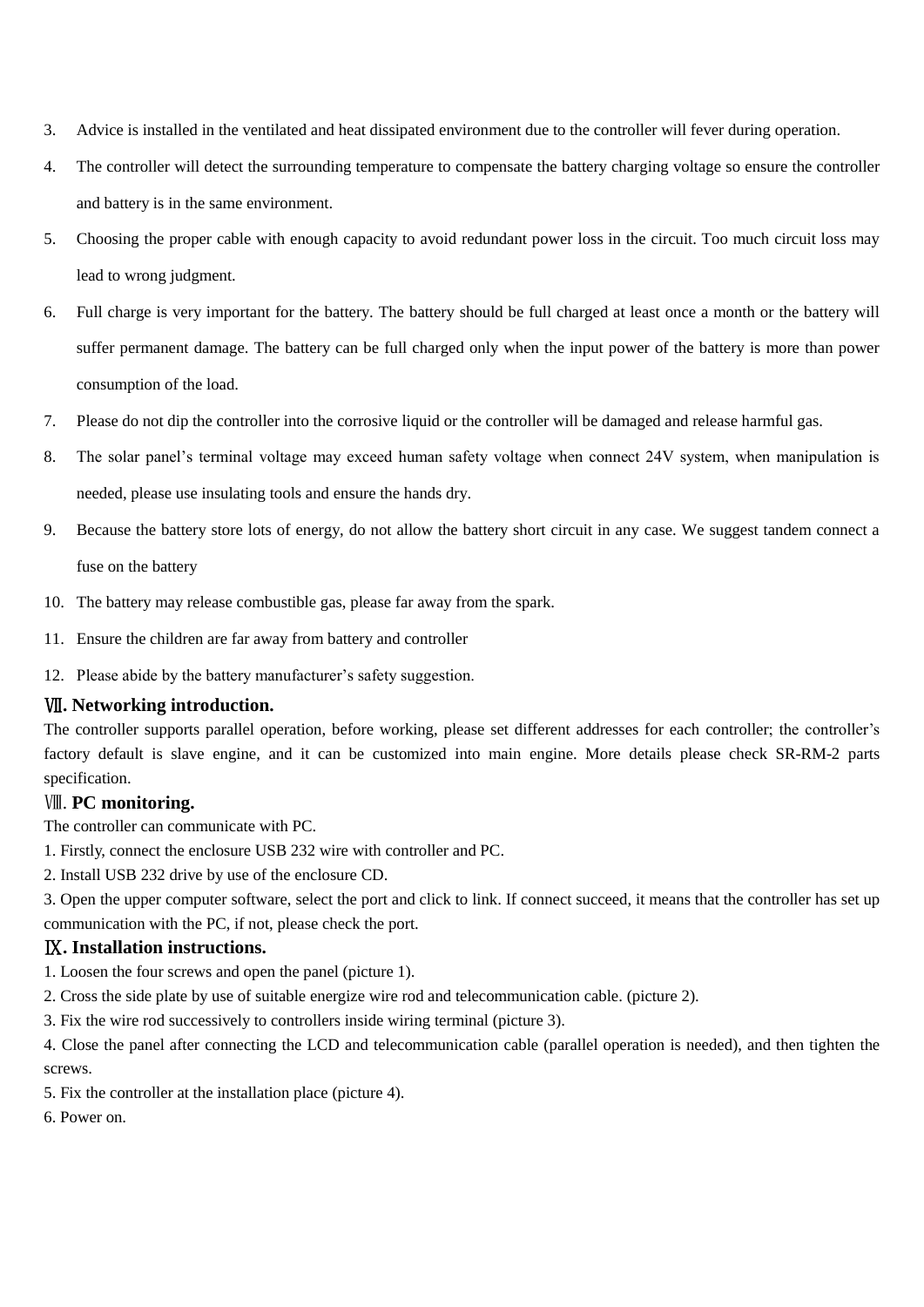

【 Picture 4 】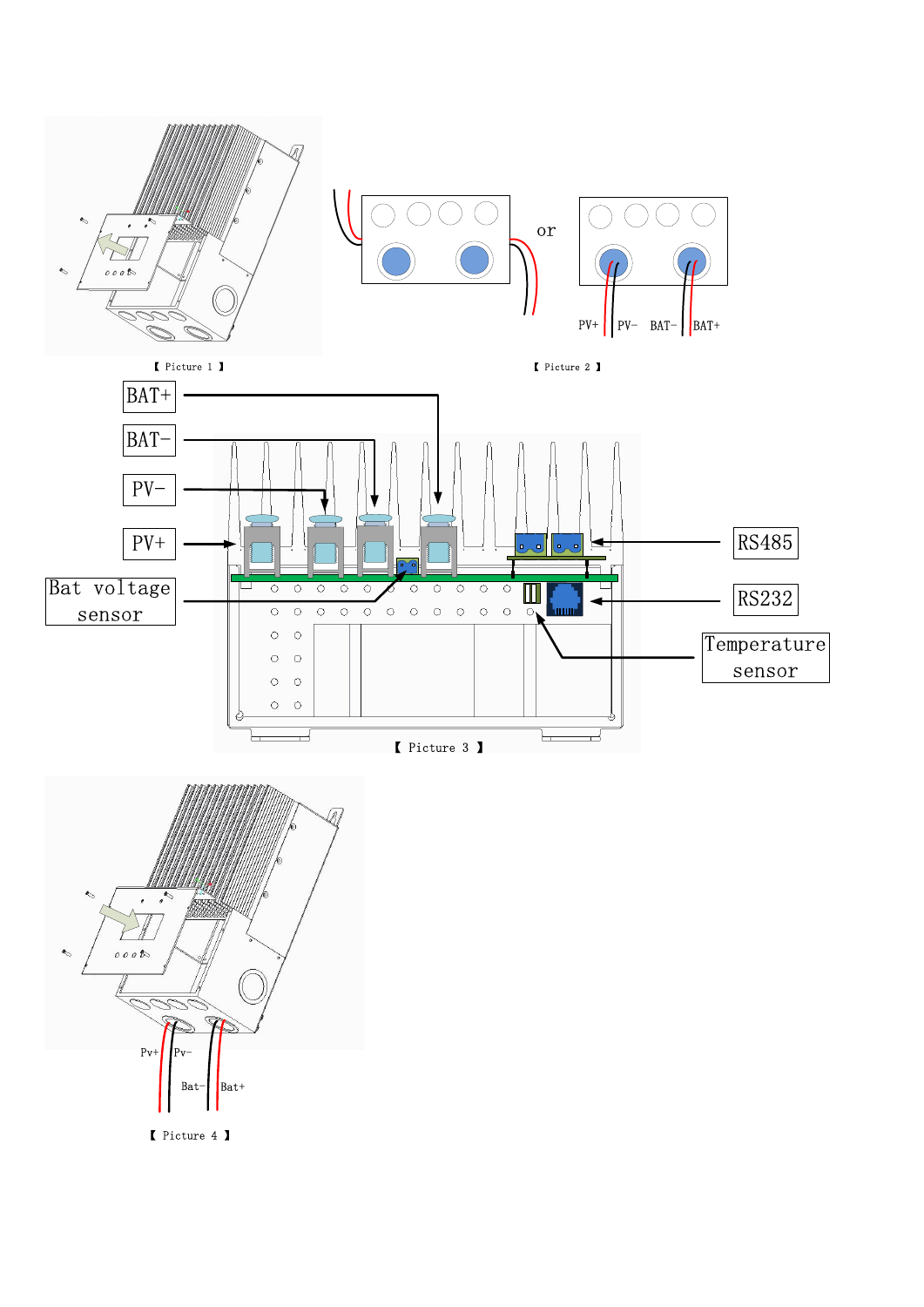- Battery short circuit is prohibited; do not touch the solar panel or the bare port of battery wiring.
- Choose the cable, do not exceed the current density of  $4A/1mm$ , please make sure the wiring is correct.
- - Do not reverse connect the wire, leave an air switch between battery and controller or between solar panel and controller, open the battery air switch after completion of above job, and then open the solar panel air switch; The installation site is suggested to be aeration-drying; start the slave first, if it is main engine, please set it as slave. Ensure that the system is run by one main engine and start it in the end.

### Ⅹ**. Environmental requirements.**

- 1. Working ambient temperature range:  $-35^{\circ}\text{C} \sim +45^{\circ}\text{C}$ .
- 2. Storage temperature range:  $-35^{\circ}\text{C} \sim +80^{\circ}\text{C}$ .
- 3. Humidity range: 10% ~ 90% without moisture condensation.
- 4. Protection level: IP32.

А Do not use under flammable and explosive condition, never put the controller in moist, rainy, dusty, corrosion or electromagnetic interference condition.

Δ Self-maintenance is prohibited.

### Ⅺ**. Protections.**

#### **1. Waterproof protection**

Waterproof degree: IP32.

### **2. Input power limit protection**

When the PV power exceeds the rated power, controller will limit the PV power under the value of rated power so as to prevent the controller from being damaged.

#### **3. Battery reverse connection protection**

Battery reverse connection will not damage the controller but the system will stop working.

### **4. The voltage of PV input terminal is over value**

When the voltage of PV input terminal is over value, controller will shut the PV input automatically.

#### **5. Short circuit protection of PV input terminal**

Load short circuit will not damage the controller but controller will stop output.

#### **6. Over load protection**

When the load current exceed 1.25 (or 1.5) time of rated current and last for 10s (5s), the load will stop output.

#### **7. Load short circuit protection**

When the load is short circuit, controller will stop output without any damage.

### **8. Solar panel reverses connection protection**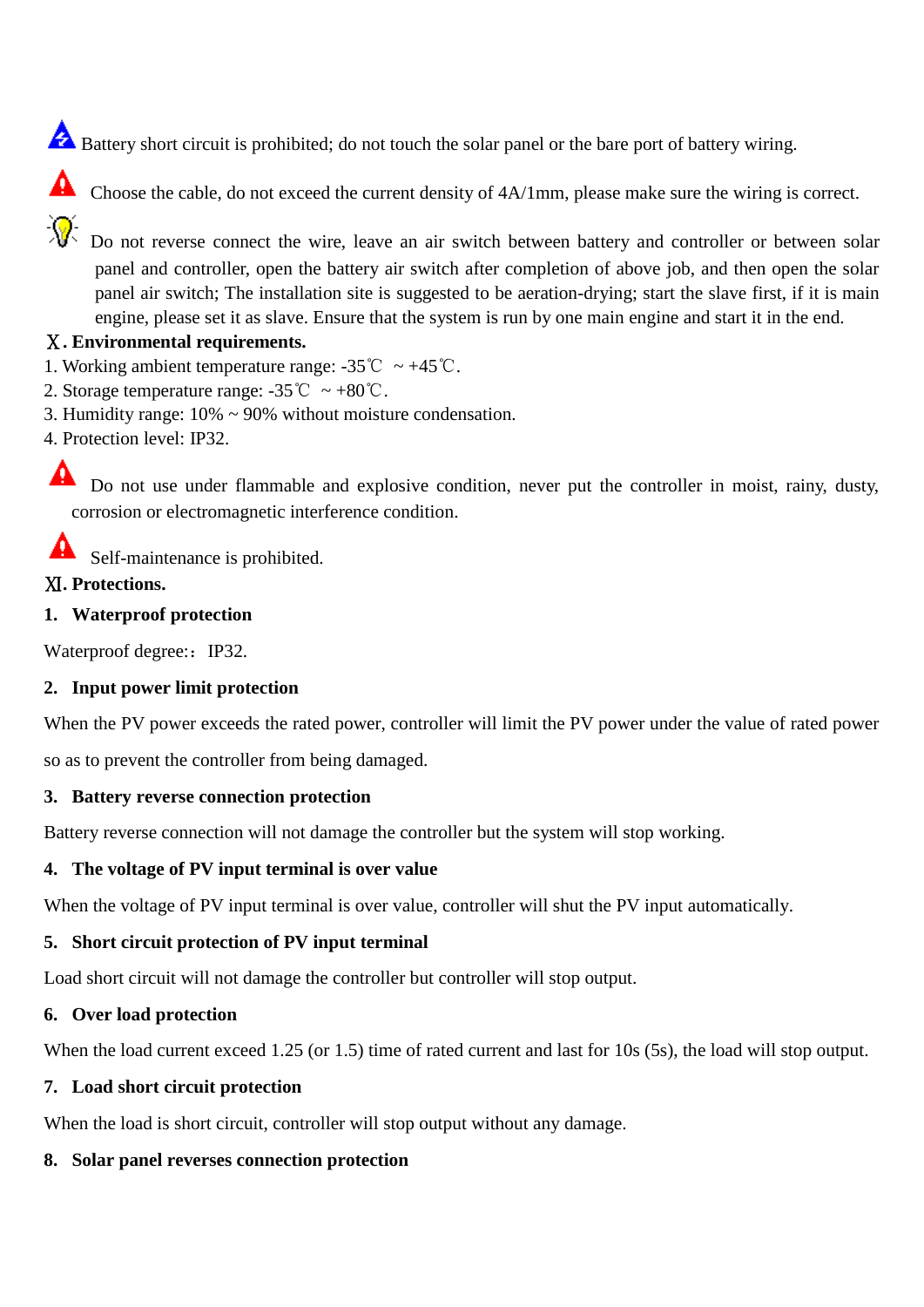The reverse connection of solar panel won't do any damage to the system.

# **9. Reverse charging protection at night**

Prevent the battery from discharging through solar panel at night.

# **10. TVS lightning protection**

#### **11. Over temperature protection**

When inside temperature of the controller is over value, the controller will lower charging power or stop charging.

#### Ⅻ**.Fault code.**

| <b>Fault code</b> | <b>Indication</b>                          |  |  |
|-------------------|--------------------------------------------|--|--|
| <b>BAT_LDV</b>    | Battery is over discharge                  |  |  |
| <b>BAT_OVD</b>    | The system is over voltage.                |  |  |
| <b>OVRTMP1</b>    | The controller inside is over temperature  |  |  |
| <b>OVETMP2</b>    | The outside controller is over temperature |  |  |
| P_OVRCRT          | The solar panel is over current            |  |  |
| P SHTCRT          | The solar panel is short circuit           |  |  |
| P_OVP             | The solar panel is over voltage            |  |  |
| <b>P_SHADOW</b>   | The solar panel is shaded                  |  |  |
| P_EDDY            | Reverse current in solar panel             |  |  |
| P_WK_OVP          | Tracing working voltage exceeds 140V       |  |  |
| <b>BAT_SNSR</b>   | Fault sampling of outer battery            |  |  |
| <b>ERR_485</b>    | Abnormal communication of RS485            |  |  |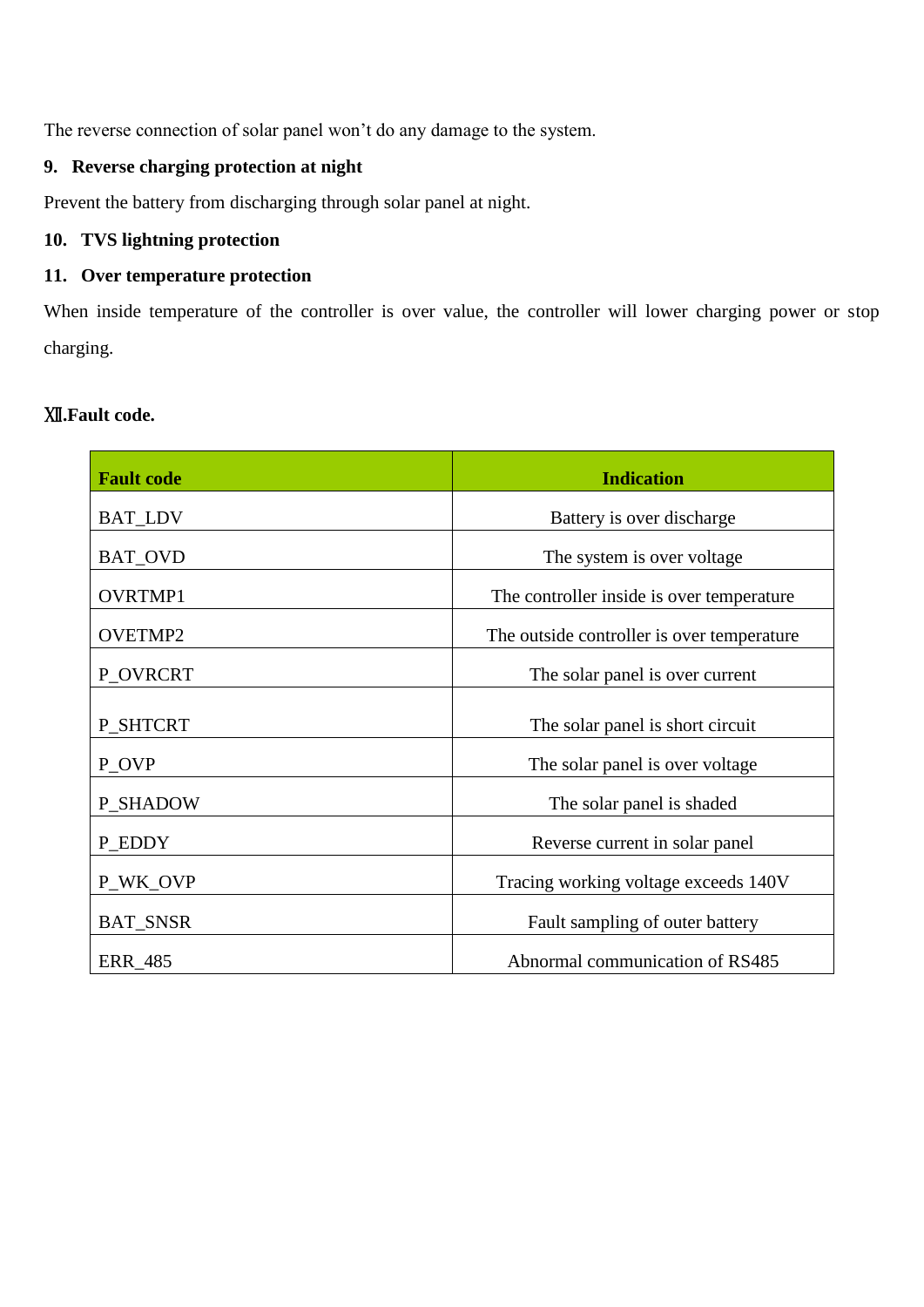# Ⅻ**. Parameters.**

**Marks: n represents** ×2/24V; ×3/36V; ×4/48V.

| <b>Parameters</b>                 | <b>Value</b>                            |                  | <b>Adjustabl</b> | <b>Default value</b> |
|-----------------------------------|-----------------------------------------|------------------|------------------|----------------------|
|                                   |                                         |                  | e                |                      |
| <b>Model</b>                      | SR-MT4860                               | <b>SR-MT4845</b> |                  |                      |
| <b>System voltage</b>             | 12V/24V/36V/48V Auto                    |                  |                  |                      |
| <b>No-load loss</b>               | $0.7 W \sim 1.5 W$                      |                  |                  |                      |
| Max. Input voltage                | $<$ 150V                                |                  |                  |                      |
| Rated charging current            | 60A                                     | 45A              |                  |                      |
|                                   | 800W/12V<br>600W/12V                    |                  |                  |                      |
| Max. Input power                  | 1600W/24V                               | 1200W/24V        |                  |                      |
|                                   | 2400W/36V                               | 1800W/36V        |                  |                      |
|                                   | 3200W/48V                               | 2400W/48V        |                  |                      |
| <b>Transfer efficiency</b>        | $\leq$ 98%                              |                  |                  |                      |
| <b>MPPT</b> tracing efficiency    | $>99\%$                                 |                  |                  |                      |
| Over voltage protection           | $16V \sim 17.0V$ ; $\times nV$          |                  | $\sqrt{ }$       | 16.0V                |
| Limited charge voltage            | $15.5V \sim 16V$ ; $\times nV$          |                  | $\sqrt{}$        | 15.5V                |
| <b>Equalizing charge voltage</b>  | $15.0^\sim 15.5V$ ; $\times nV$ (25°C)  |                  | $\sqrt{}$        | 15.2V                |
| <b>Equalizing charge interval</b> | $3 \sim 30$ day                         |                  | $\sqrt{}$        | 30day                |
| <b>Boost charge voltage</b>       | $14.0$ V ~ 15.0V; $\times nV$ (25°C)    |                  | $\sqrt{}$        | 14.4V                |
| Boost charge return voltage       | 12.3V $\sim$ 13.5V; $\times nV$ (25°C)  |                  | $\sqrt{}$        | 13.2V                |
| Float charge voltage              | $13.2V \sim 14.0V$ ; $\times nV$ (25°C) |                  | $\sqrt{ }$       | 13.8V                |
| discharge<br>Over<br>return       | $12.0V \sim 13.0V$ ; $\times nV$        |                  | $\sqrt{}$        | 12.6V                |
| voltage                           |                                         |                  |                  |                      |
| Over discharge voltage            | $9.8V \sim 11.8V$ ; xnV                 |                  | $\sqrt{ }$       | 11.0V                |
| <b>Boost charge time</b>          | 1H $\sim$ 3H                            |                  | $\sqrt{ }$       | 2H                   |
| <b>Equalizing charge time</b>     | 1H $\sim$ 3H                            |                  | $\sqrt{}$        | 1H                   |
| <b>Temperature compensation</b>   | $-2.0 \sim -5.0$ mV/°C/2V               |                  | $\sqrt{ }$       | $-3.0$               |
| Over<br>temperature               | Yes                                     |                  |                  |                      |
| protection                        |                                         |                  |                  |                      |
| Light<br>controlled<br>open       | 5V                                      |                  |                  |                      |
| voltage                           |                                         |                  |                  |                      |
| Light controlled delay time       | 5min                                    |                  |                  |                      |
| <b>Device address</b>             | $1 \sim 16$                             |                  | $\sqrt{ }$       | $2$ (slave)          |
| <b>Working temperature</b>        | $-35^{\circ}$ C ~ $+45^{\circ}$ C       |                  |                  |                      |
| <b>Protection level</b>           | IP32                                    |                  |                  |                      |
| Weight                            | $4.2$ Kg<br>$4.8$ Kg                    |                  |                  |                      |
| <b>Max. Wiring dimension</b>      | $25$ mm <sup>2</sup>                    |                  |                  |                      |
| <b>Altitude</b>                   | $\leq$ 3000 m                           |                  |                  |                      |
| <b>Product dimension</b>          |                                         |                  |                  |                      |
| <b>Mounting dimension</b>         | 289*170*128<br>259*170*128              |                  |                  |                      |
|                                   | (mm)<br>(mm)                            |                  |                  |                      |